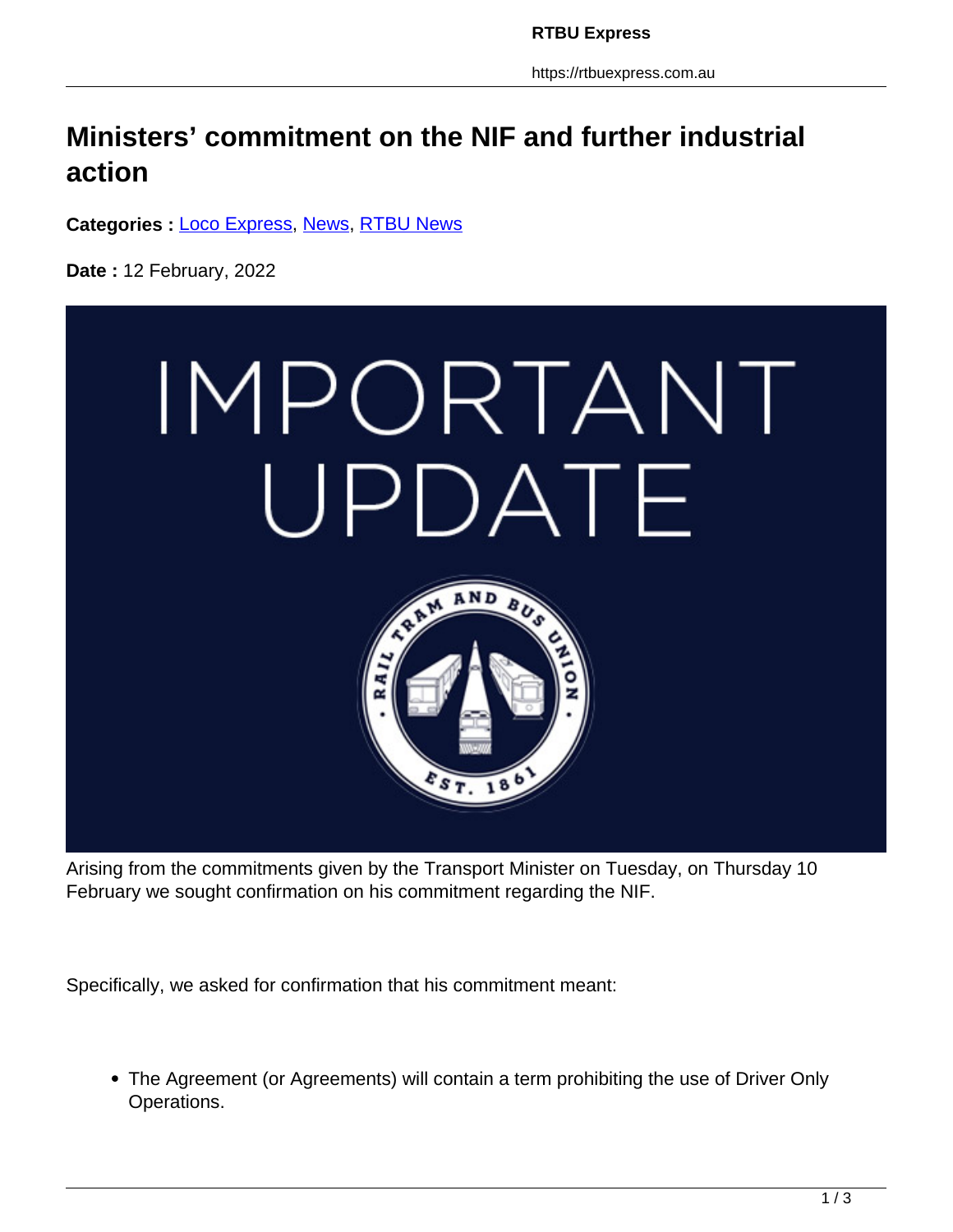- Enable the crew cab door to open as the train is arriving at the platform and remain open as the train departs the platform.
- Reposition the bell and passenger door controls to the crew cab door to allow the Guard to supervise the boarding and alighting process and provide an "Absolute Right of Way".
- Move the CCTV monitors in the crew cabs to allow them to be used as an aide for the Guard in the departure process while standing at the open crew cab door, and to ensure the Driver is not distracted while driving the train.
- Alteration to infrastructure to ensure that the Guard is in a crew cab (not the drivers crew cab) that is on the platform at all times
- Mandated procedures on the following:
- 1. Station Staff or On-Board Repeater's ability to indicate to the Guard both visually and audibly that it is safe to commence the departure process.
- 2. The Guard to be the primary source of accountability for the departure process.
- 3. The Guard is to visually and audibly manage the platform train interface.
- 4. CCTV screens in drivers cab to be turned off, at all time.
- No inward facing in-cab camera will be operative in the crew cabs.

We also sought confirmation that this commitment had equal application to the New Regional Fleet (**NRF**) project given the reference to Passenger Service Supervisors (**PSS**). Once we receive a response from the Minister, we will inform members accordingly.

## **Further industrial action for Train Crew**

During the week, Drivers and Guards delegates held meetings and endorsed a new suite of actions commencing from 21 February 2022 and running for a full fortnight. These actions are:

- Continuing the Overtime Ban
- Continuing the Foreign Depot working ban